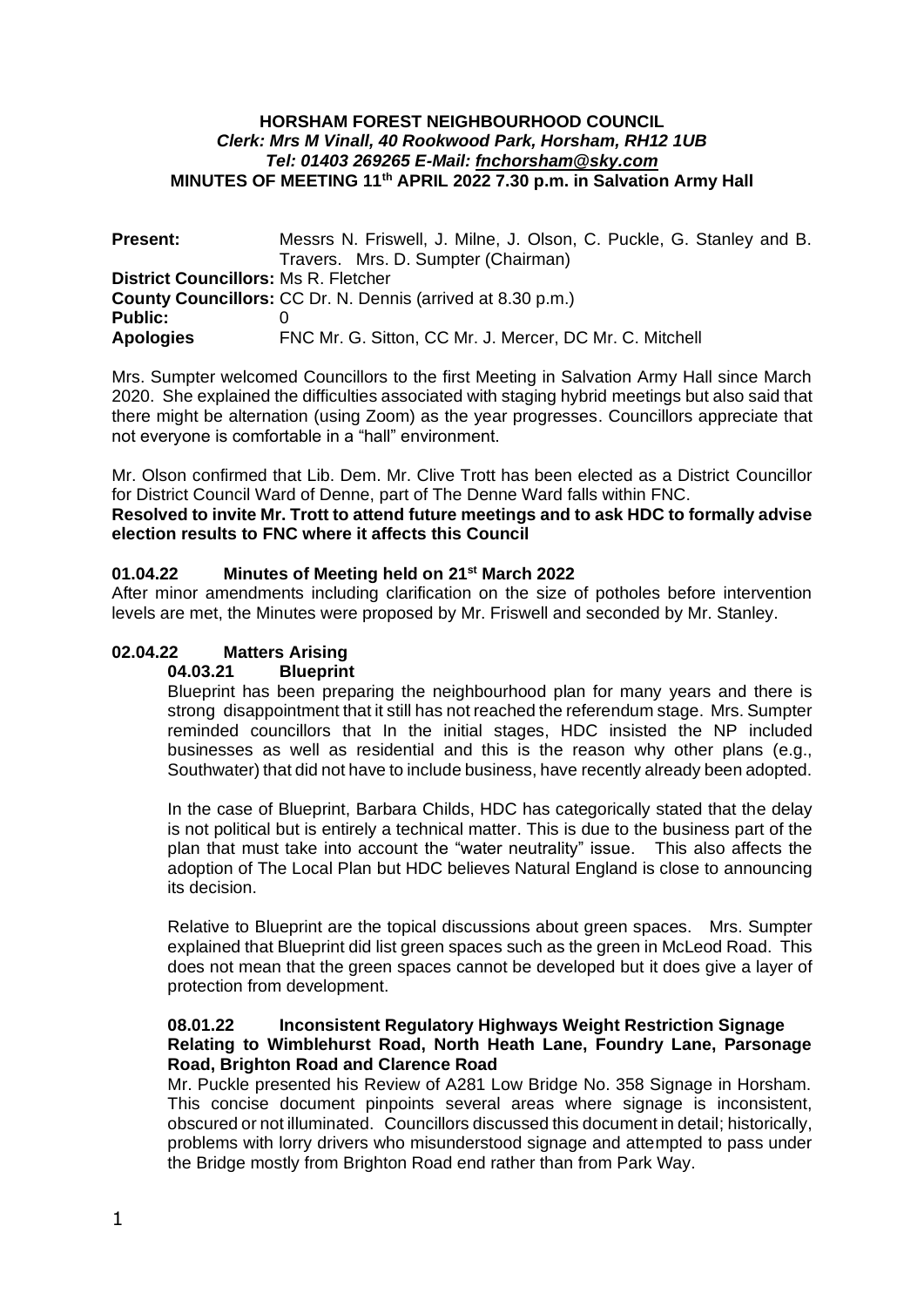Mr. Puckle was thanked for creating this informative document that should be a strong basis for detailed discussion with WSCC Highways.

**Resolved Neighbourhood Councillors will submit comments to Mr. Puckle and he will prepare a Summary of suggestions before the review is taken to the next level.**

## **Clarence Road – road closure 16th May 2022**

Mr. Puckle pointed out that whilst the neighbourhood has been told that the road will be closed for two days due to essential repair work, there is no reference to a HGV diversion.

#### **Resolved this omission will be referred to CC Mr. Dennis for investigation**

#### **08.01.22 Horsham Green Spaces**

The SWOT's are now being analysed and incorporated into a Nature Mapping for Horsham. Mrs. Sumpter hopes to attend the Workshop in May. Mrs. Sumpter regrets that Horsham Green Space Forum was not in existence at the time when Blueprint was being prepared. There is concern amongst Horsham Town residents that developers are looking to purchase green spaces and this Council discussed the situation in Trafalgar NC, Collingwood Road, where a privately owned green space has been sold and an application has been submitted for three homes to be built there (on land that had been used by the community).

## **06.02.22 SID – SPEED INDICATOR DEVICE**

There is no update relating to re-positioning the device to Kings Road.

#### **10.03.22 Behaviour Issues in and around New Street – Neighbourhood Wardens**

Maria and Charlie, our Neighbourhood Wardens, have been asked to show a presence in this area. Residents have not reported any further incidents.

Separately it is noted that E Bikes have now been purchased for the Wardens and FNC agrees that suitable locks for these bicycles should be purchased. **Resolved to invite Maria and Charlie to attend a future meeting**

## **11.03.22 Quarterly Meeting**

**Section 106 monies** Within Mrs. Sumpter's report, reference was made to Section 106 monies and the difficulty in understanding how this money is allocated. Mrs. Sumpter said that HDC has agreed to a meeting when this will be discussed in detail and at this time, she will ask the question about how Highways allocations are managed. Forest Neighbourhood Councillors would like to have an input and relating to this, Mr. Puckle has circulated a report for a safety measure in Brighton Road in the dip near Oaklands Close. Painting red strips across the road in the vicinity of Riverside Walk crossing, could alert drivers to a safety hazard and at a relatively low cost.

DC Ms Fletcher commented that Southwater PC has prepared an infrastructure document that gives development priorities.

District Councillors attending the Meeting said they also had difficulty in understanding how Section 106 monies and also CIL (Community Infrastructure Levy) is raised (Individual Legal Agreements) and allocated and asked to be invited to the May Meeting.

**Resolved Mrs. Sumpter will ask whether there can be broader attendance at the meeting, ensuring there is more representation. Mr. Puckles' report relating to Brighton Road will be carried forward with the intention to present the proposal to Highways (using Section 106 monies).**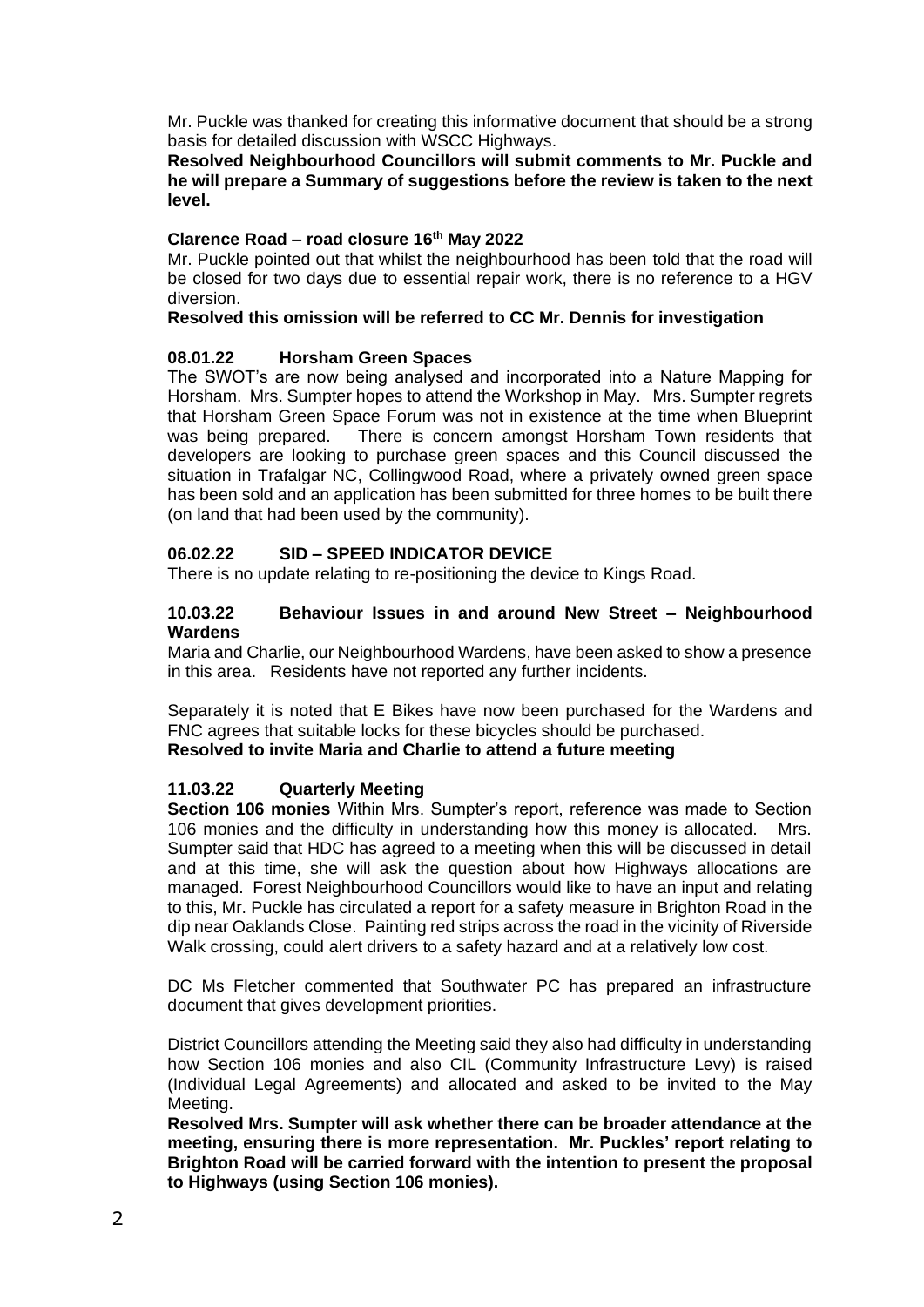# **12.03.22 Queen's Green Canopy**

A resident has asked whether HDC will provide a tree for a local green space. Mrs. Sumpter explained that HDC has only invited parishes and neighbourhoods to nominate a space for a tree and in the case of FNC, this will be planted in Bennetts Field. Trees can only be planted on HDC land.

WSCC also has a tree planting programme "Donate a Tree". This is a scheme where residents can pay a sum of money and WSCC will arrange tree planting at cost. **Noted**

## **12.03.22 Queensway**

It is noted that some of the yellow lines have been repainted and presumably will now enable parking supervision.

#### **13.03.22 Mr. Roger Noel – Cabinet Minister for Culture and Leisure**

Mrs. Sumpter reported on her meeting (the notes had previously been circulated) with DC Mr. Roger Noel. The attendees were pleased that DC Mr. Roger Noel referred to his commitment to upgrading Horsham Capitol (changing seating plans in the theatre to enable more audience numbers), and ensuring the Museum continues in its present form and opens for 5 days each week. He confirmed there is an allocated space for Shelley Memorial in Horsham Park although this project is dependent upon fundraising.

Ms. Fletcher confirmed there will be a Management Plan for the three Town Cemeteries and reference was made to enhancing the Horsham Heritage Walk that will encourage visitors to the Denne Road Cemetery; the cemetery is included of Horsham Society's heritage guided walk.

## **03.04.22 District and County Councillors Reports**

DC Ms Fletcher again referred to Queens Street issues and the local What's App Group that has strong opinions about parking management. There is an idea to incorporate two loading bays on either side of the road.

At this point DC Mr. Milne referred to the fact that he is involved with the initial CPZ review that includes Queensway and so, including Public Realm, there are three separate groups that are looking at the problem. He is pressing for more joined-up thinking.

**Public Realm Document** -- again, DC Mr. Milne explained that this is a document to be referenced when grants are available. Queen Street is in the document, and everyone is pleased that this road is now recognised as an area that needs upgrading and that it is seen as an important route into the town centre.

Mr. Friswell asked that consideration is given to people with mobility problems especially when considering groundwork. DC Ms. Fletcher said that in the case of work to be carried out in The Forum, options were very limited due to groundwork underlay and so the tiles chosen are not in line with the Public Vision.

### **Resolved DC Ms Fletcher will ascertain whether there is Disability Needs Representative at HDC. NC Mr. Friswell expressed his wish to become involved.**

**DC Ms. Fletcher** continued her report by referring to a Green that is adjacent to Oaklands Close (off Brighton Road) and the fact that a resident in this close has asked to purchase part of the land to ensure that it is not developed. DC Ms. Fletcher said that this forms part of The Riverside Walk and is land that is owned and managed by HDC. She is keen to protect this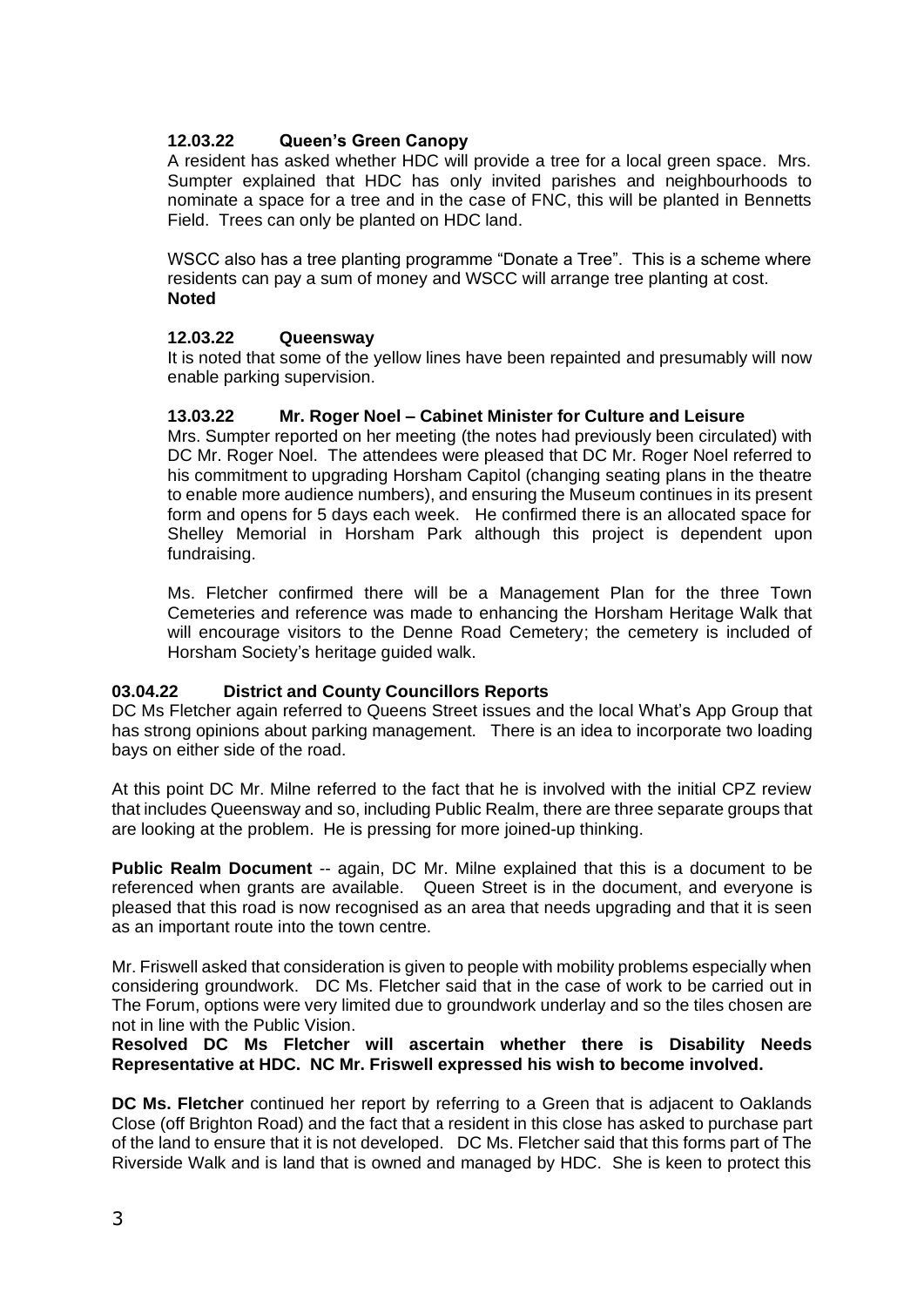green infrastructure route and is currently in discussion with HDC's lead on Wilder Horsham, Helen Peacock.

CC Mr. Milne referred to the "dire" OFSTED Report on WSCC Children's Services. WSCC has conducted remedial work to the extent that OFTED has now agreed that it can retain control.

Bus Improvement Plan – £5m grant is enabling a fresh look at bus routes, audits on bus stops/shelters and consistent signage, especially information on frequency of service. This plan is trying to reverse the decline in bus usage that continues to be significantly lower than pre-pandemic. WSCC is considering several options including direct response transport that is currently being successfully trialled in Kent. At local level, Councillors felt that although there are more buses now, residents are choosing alternative transport because of the longtime lapses in current timetables. CC Mr. Milne reiterated that this £5m grant has specific guidelines and is not connected to subsidies or additional support for bus companies.

DC Mr. Olson is in conversation with CityFibre who are conducting the broadband rollout in Horsham. The concern is the disruption to verges although Mr. Olson said that the company is responsive and carrying out repairs.

DC Mr. Olson highlighted public meetings that are being announced by DC Mr. Jonathan Chowen, Leader of HDC advertised as The Big Conversation. The Horsham event will take place on  $4<sup>th</sup>$  May in Park Suite, 6.00-7.30 p.m. It is important to register attendance.

CC Dr. Dennis referred to next year's school intake and the fact that Kingslea School has higher application numbers due to the number of new builds. There is however availability in other schools and at secondary school level, there is a "spare cushion".

Relating to the CPZ review, CC Dr. Dennis confirmed that he has been in contact with the resident in Ayshe Court Drive who has strong views on this matter.

| 22/0498 15 Nightingale Close | Convert garage to living space                  | No objection |
|------------------------------|-------------------------------------------------|--------------|
| 22/0445 3 Chesworth Crescent | Amendment to 21/1980                            | No objection |
| 22/0451 17 Queen Street      | Loft conversion to habitable space No objection |              |

# **04.04.22 Planning**

# **PLANNING APPLICATION DC/21/2766 WE BUY ANY CAR KIOSK**

Forest Neighbourhood Council continues **to object** to this application. There is no request for change of use to used car sales operation.

WBAC is proposing to provide an employment cabin apparently with no welfare facilities. Residents have objected on the grounds of "men using the fence". The cabin is being described as a secure box that is not connected to utilities.

Under the HSW 1974 an employer under Section 2(2)(e) must provide and maintain a working environment that is, so far as is reasonably practicable, safe, without risks to health and adequate regarding facilities and arrangements for their welfare at work. Regulation 20 of the Workplace Regulations states, "suitable and sufficient sanitary conveniences shall be provided at readily accessible places". FNC wonder If We Buy Any Car is complying with the above in its provision for the employees?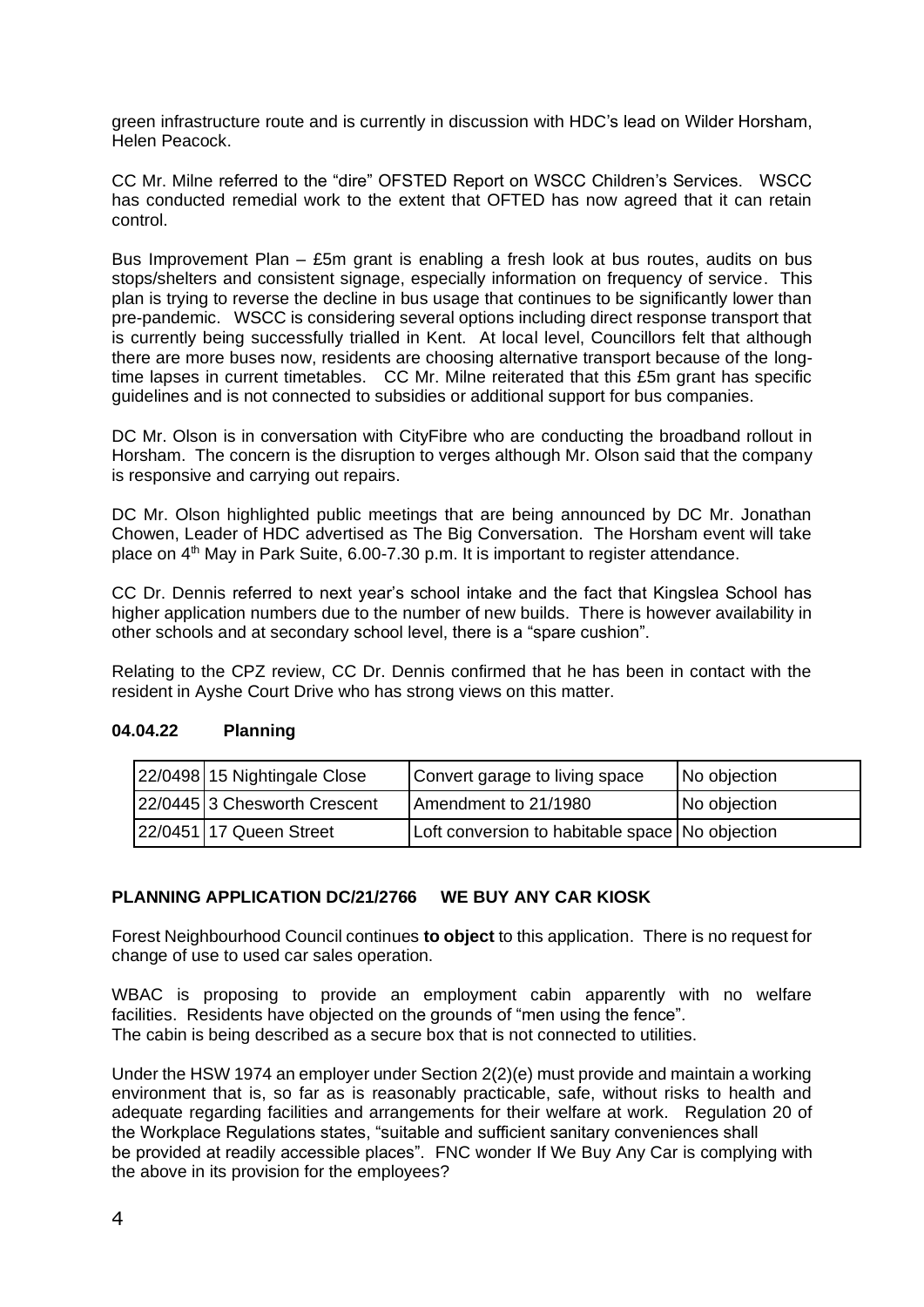# **05.04.22 Treasurer's Report**

The treasurer reported the balances as £5,615.41 current account £1,286.32 reserve account. Although FNC is sponsoring the Riverside Walk, as in previous years, no invoice had been received from The Scouts. Mrs.Sumpter will chase.

Mr. Travers reported that at the end of the 2021/2022 financial year, there was £1,200 income over expenditure. The accounts will be audited before the May AGM. Zurich Insurance has been renewed. Mr. Travers proposed and it was

**RESOLVED** to increase the Clerk's honorarium to £340 per month

## **06.04.22 20's Plenty For Us**

As discussed at the March meeting, Mr. Olson would like FNC to pass a resolution supporting 20's Plenty Horsham and 20's Plenty for West Sussex. Mr. Friswell registered his objection on the grounds that 30 mph was originally set and if there was better enforcement, would cover safe motoring capabilities. Councillors discussed initially asking for enforcing 20 mph speed limits around schools, but Mr. Olson "argued" that it was equally important to enforce 20 mph limits on all school routes. It was

**RESOLVED** to agree to support 20's Plenty Horsham and 20's Plenty West Sussex.

## **07.04.22 Doomsday Lane**

Various comments have been received relating to road safety.

**Resolved that to fully understand the issues along this road, Councillors will make a site visit and submit reports before May Meeting**

## **08.04.22 Correspondence**

**Mr. Sittons' Reports –** relating to Community Speedwatch, Doomsday Lane, Neighbourhood Wardens, Road Works including information that an accident that will not be recorded as no ambulance was called.

## **Neighbourhood Warden Reports**.

WSCC Highways Budget – WSCC has announced that it is investing £32m and setting aside £21m for programmed works.

HDC Horsham Hospitality Boost for new business. Separately HDC has been nominated for a major reward.

WSCC Updates – Covid, Ukraine (HDC has also issued updates on initiatives for Ukrainian refugees).

Highway Code – it is now illegal in any circumstance to use a mobile phone whilst driving. Horsham Matters – details about household budget support.

## **Riverside Walk and jamboree**

The walk will start at Horsham Rugby Club at 10am and this year's circular route is 12 miles. Based on the number of walkers and expected age profile some modifications were made to the signed route. The latest route map for the event is at this link [www.horshamscouts.com/events/horsham-riverside-walk-jamboree-on-the-trail-may-2022.](http://www.horshamscouts.com/events/horsham-riverside-walk-jamboree-on-the-trail-may-2022)

ERTA Voluntary Support – updates about re-opening rail tracks

Trafalgar NC Minutes

**56 Comptons Lane –** the pothole has now been repaired